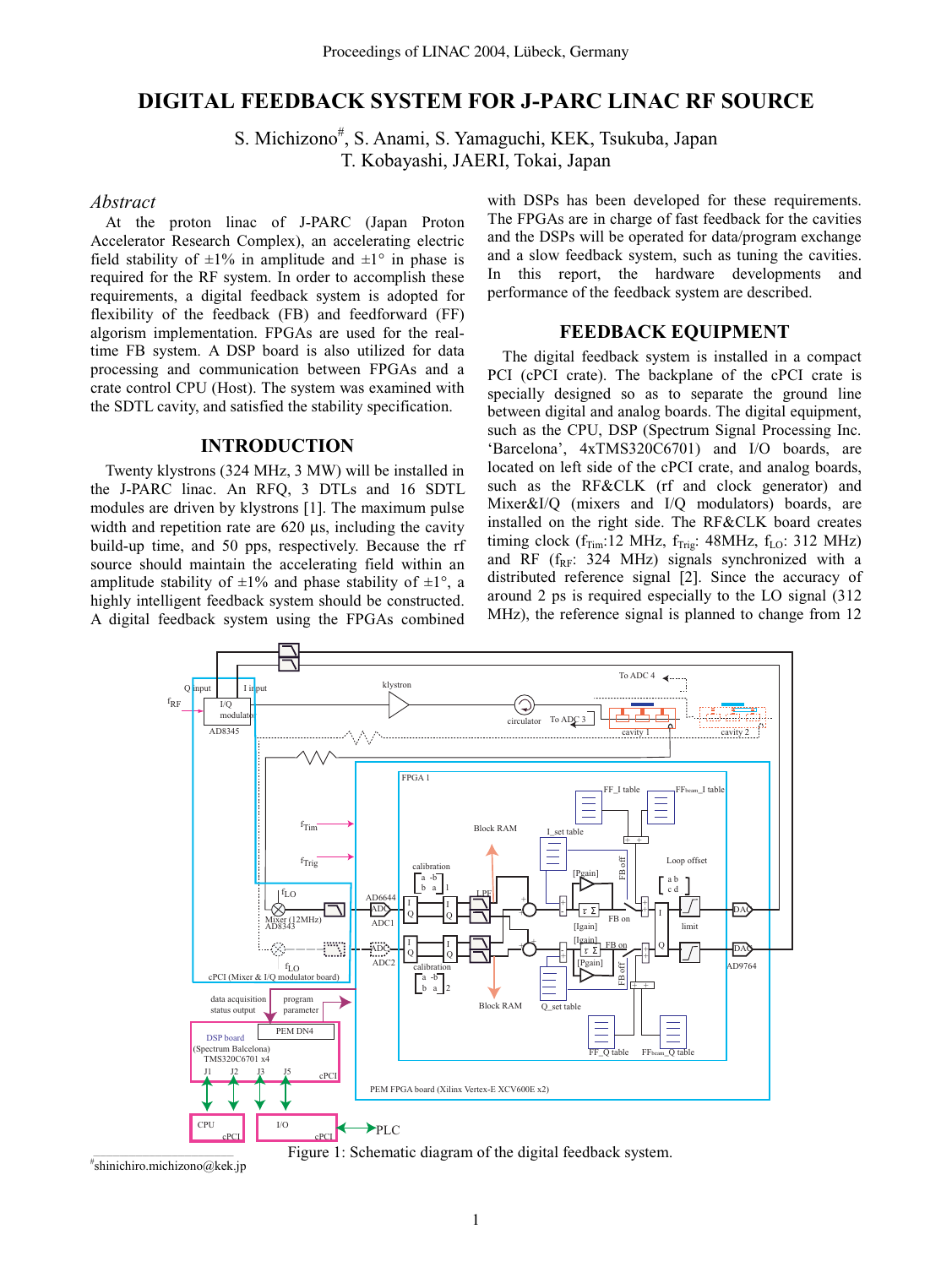MHz to 312 MHz.

An FPGA (Vertex-E XCV600E, which will be replaced by XC2V2000 in this year) sends I and Q components to an I/Q modulator (AD8345) through 14-bit DACs (AD9764). The modified signal drives a klystron. An active mixer (AD8343) receives the rf signal from the cavity and down-converts it to an IF signal (12 MHz). The FPGA obtains I/Q components by measuring the IF signals at a 48-MHz clock through a 14-bit ADC (AD6644). One of the FPGAs works for the rf signals from cavities, and another serves as a monitor of the rf signals from cavity input ports, which is used for tuner control. Figure 1 shows a schematic diagram of the digital FB system. Simple PI control is adopted for cavity control. The FF signal is added as beam compensation. The digital FB system is controlled through a PLC [3].

# **FEEDBACK PERFORMANCE**

The system configuration is shown in Figure 2. Prior to a high-power test using a SDTL, a low-level FB was tested using a simulation cavity [4] with a delay line. After checking the performance with the simulation cavity,



configuration. Figure 2: Schematic diagram of the LLRF system

a high-power test was carried out. Figure 3 shows the step response obtained by the digital system without FB. The measured loaded Q value from this measurement was about 22,000.

Set-values of the FB are an exponential pattern, as shown in Figure 4, for a fast build-up time with a limited



Figure 3: Step response measured by the digital system.



Figure 4: Set-values used for the feedback.

rf power. The parameters of the set-values are the amplitude, phase, overdrive and Q value for build-up  $(Q<sub>set</sub>)$ . In this test, these parameters were 6,000, 0°, 5% and 40,000, respectively. This combination of amplitude and phase corresponds to 6,000 and 0 in the I and Q components, respectively.

Figure 5 shows the I/Q components during FB (without FF). Proportional and integral gains of 10 and 15/1000 at a 48-MHz clock were adopted in this experiment. The variations of both components at flattop were less than 10. The corresponding errors of the amplitude and phase in the pulse were  $\pm 0.08\%$  and  $\pm 0.04\degree$ , respectively. The stabilities were also evaluated using an external monitor.



MHz clock, respectively. Figure 5: Measured I/Q components during rf operation. Fullscale I/Q:center, expansion I: left, expansion Q: right. No feedforward was used. The proportional and integral gains for the feedback are 10 and 15/1000 at a 48-